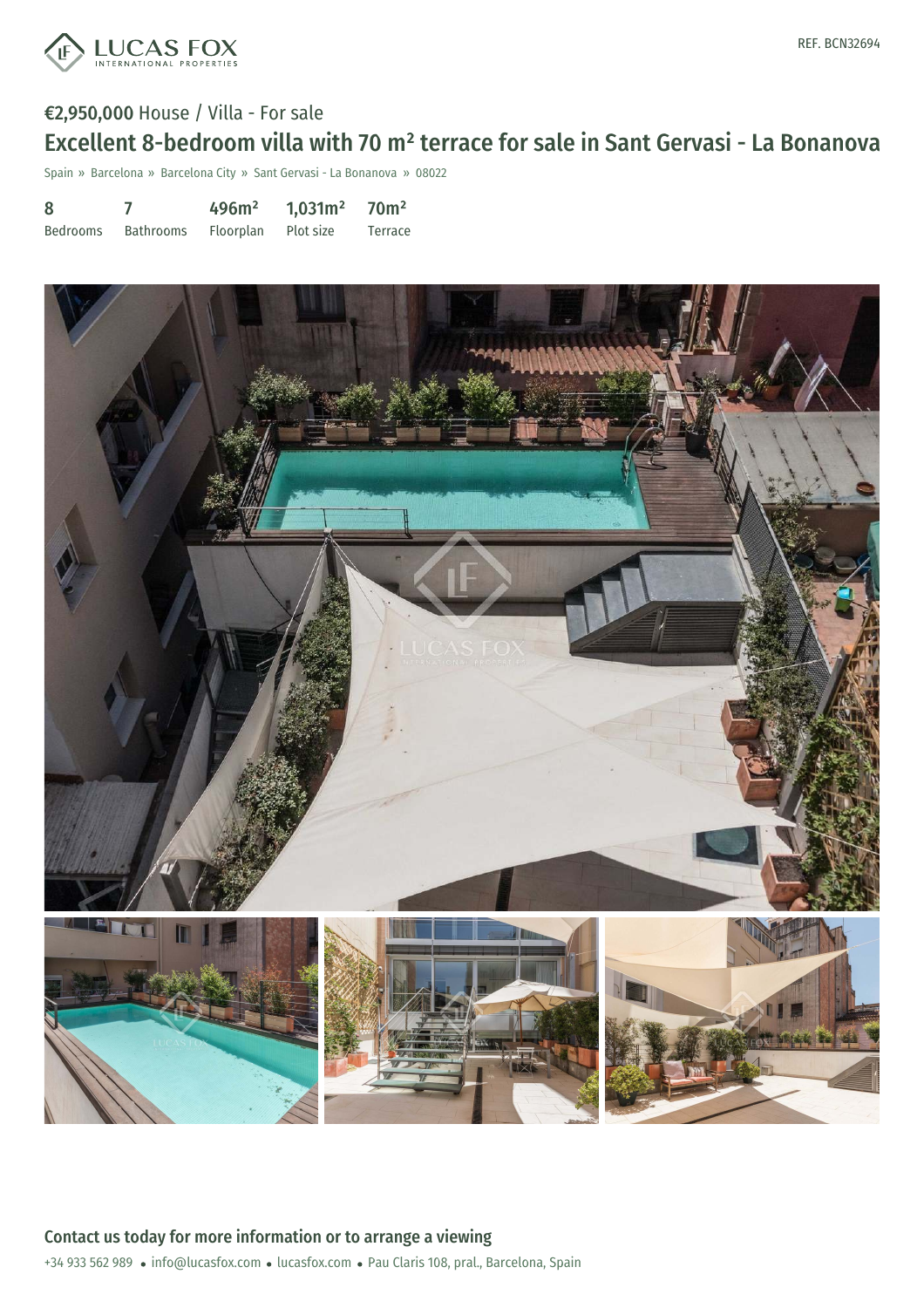

# €2,950,000 House / Villa - For sale Excellent 8-bedroom villa with 70 m² terrace for sale in Sant Gervasi - La Bonanova

Spain » Barcelona » Barcelona City » Sant Gervasi - La Bonanova » 08022

8 Bedrooms 7 Bathrooms 496m² Floorplan 1,031m² Plot size 70m² Terrace

#### OVERVIEW

### Spectacular family house built in 2008 with a private garage and 6 floors with 8 bedrooms, lift and 70 m² terrace with pool for sale in La Bonanova.

In the heart of the La Bonanova neighbourhood, surrounded by all kinds of shops, public transport and very close to national and international schools, we find this spectacular house built in 2008 with a built surface area of 1,031 m².

It is distributed over six floors with a lift, two of them for parking with a capacity for ten cars, four motorcycles, large storage rooms and a water area of approximately 50  $m<sup>2</sup>$ 

On the ground floor, we find the children's area with a bedroom with a private complete bathroom and three other bedrooms that share a large bathroom.

Via some beautiful spiral stairs, we go up one floor and find the day area. The large, bright kitchen diner has access to the large terrace and pool. This floor also has a guest bathroom, a bedroom and a service bathroom.

The second floor continues with the day area, with a generous living-dining room and another living room with direct access to the large outdoor terrace with swimming pool.

On the third floor, we find the night area, with the master suite with its own dressing room, bathroom and office. It also has another double bedroom with a private complete bathroom.

The top floor of the house has a large private terrace with a lot of potential.

This villa is located next to all [kinds](mailto:info@lucasfox.com) of [services,](https://www.lucasfox.com) restaurants, supermarkets and shops, 5 minutes from the Putxet railways, next to several bus stops and with quick access to the Ronda de Dalt.



[lucasfox.com/go/bcn32694](https://www.lucasfox.com/go/bcn32694)

Garden, Swimming pool, Terrace, Gym, Private garage, Lift, Underfloor heating, Air conditioning, Chill out area, Exterior, Renovated, Storage room, Transport nearby, Views